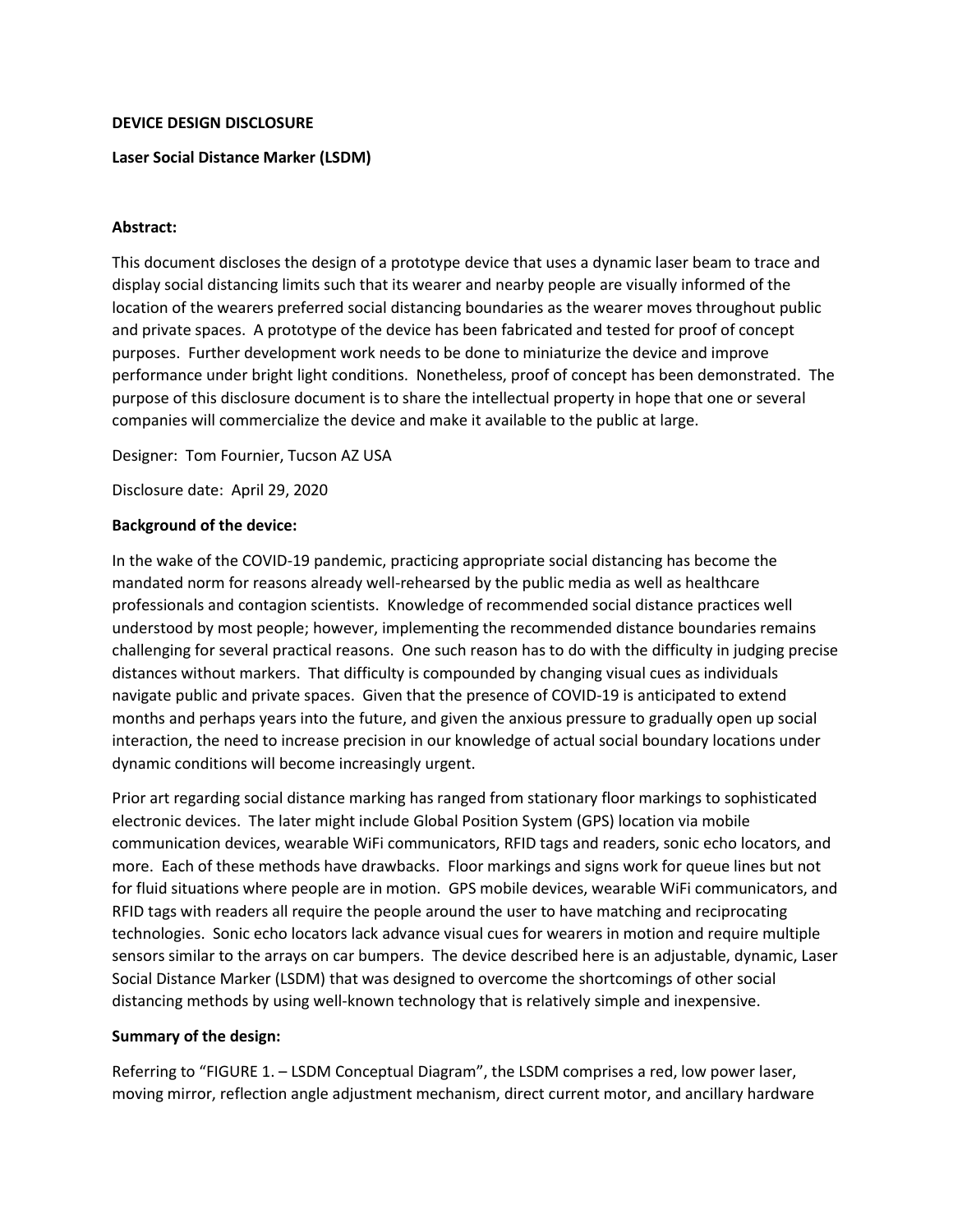(not depicted) such as battery, switch, wiring, enclosure, and lanyard. The laser is positioned vertically and shines on a rotating mirror. The mirror's angle is adjusted to cause the reflected beam to shine on the floor at a chosen distance lateral from the source. As the motor rotates the mirror, the laser spot moves on the floor in a circular arc. The motor rotation speed is chosen such that the repetition of the arc trace is faster than the flicker fusion threshold for human vision, approximately  $35 - 60$  Hertz.<sup>1</sup> That translates into 2100 – 3600 rpm. Above the flicker fusion threshold, the laser beam



illuminating the floor appears as a continuous arc rather than a moving dot.

When assembled in its enclosure, the device is meant to be worn at chest level by the user such that the laser and rotating mirror trace an arc on the floor in front of the user as he or she stands or walks. See "FIGURE 2. – Wearing the LSDM". The red laser arc displays the pre-set social distancing boundary for the wearer and nearby people to see. That boundary display moves with the wearer, serving as a precise continuous measurement and – importantly – a vigilant reminder to the user and others nearby.

The LSDM is designed so that the angle of the rotating mirror can be adjusted. In this way the user can

set the social distancing boundary – i.e. perform optical calibration. This ability to adjust serves two important purposes. First, it allows the user to set the social boundary distance according to their personal safety preference. Second, it allows the device to be calibrated to work with virtually any body size. The following paragraphs and diagrams describe why optical calibration for body size is required and how the full range of human body sizes are accommodated.

The geometry of optical calibration is determined by the Law of Reflection and basic trigonometry. As depicted in "FIGURE 3. – Law of Reflection", the angle that a light ray will reflect from a mirror



<sup>1</sup> Alyse Brown, Molly Corner, David P. Crewther, Sheila G. Crewther, "Physiological Measures of Magnocellular Neural Efficiency", *Frontiers in Human Neuroscience*, US National Library of Medicine, National Institute of Health, 2018; 12: 176,<https://www.ncbi.nlm.nih.gov/pmc/articles/PMC5960665/>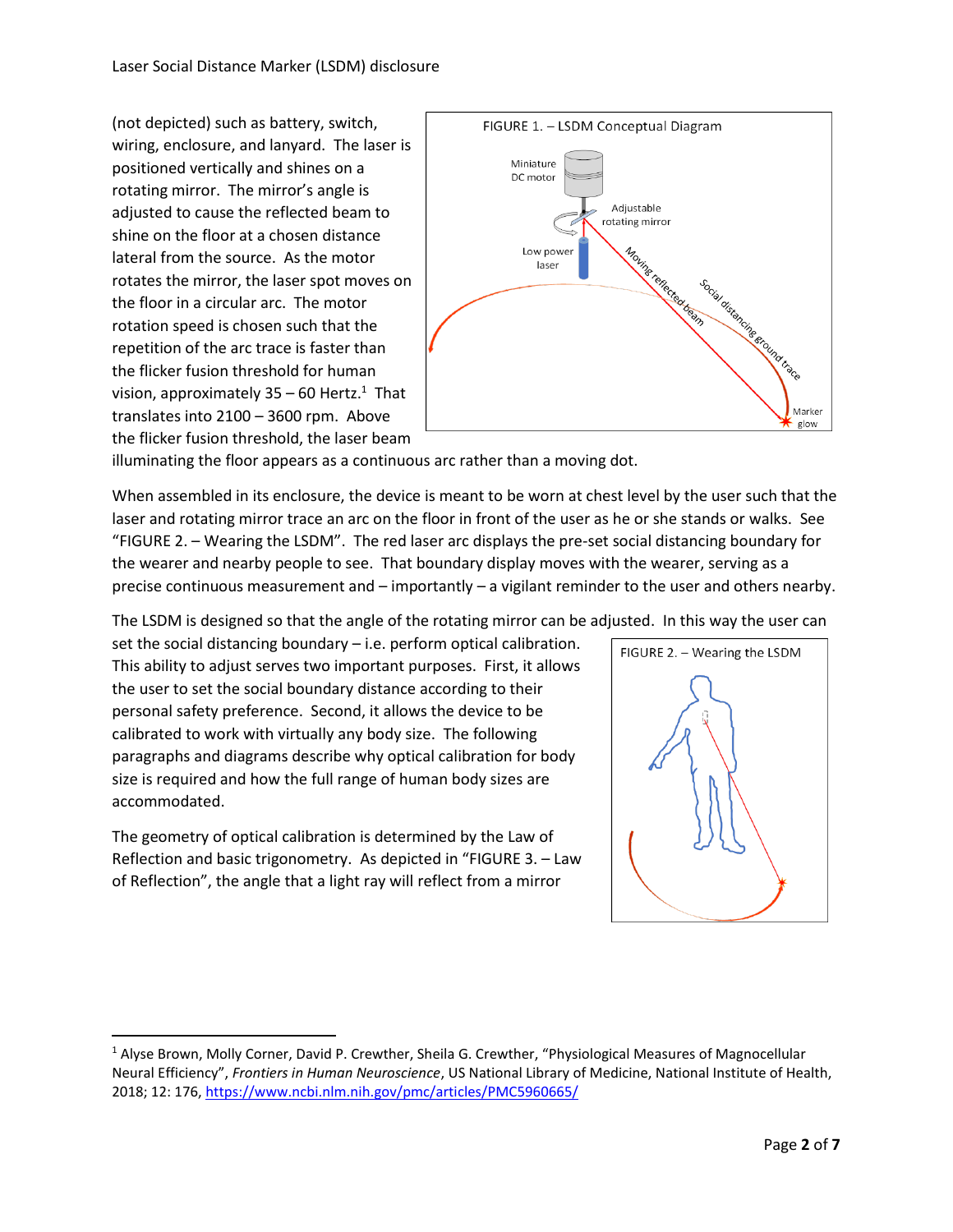

surface is equal to the angle of incidence at which the light arrived on the surface.<sup>2</sup> For our purposes, we will refer to the sum of the incidence angle and the reflection angle as the "Laser ray span angle" and give it the symbol  $\Theta^{\text{S}}$ . When our LSDM is worn on the chest, the laser is vertical and pointing upward toward the mirror. Therefore, the laser ray span angle creates a triangular geometry as shown in "FIGURE 4. – LSDM Light Geometry". That light geometry rotates as the mirror rotates causing the marker glow to trace an arc in front of the user.

By applying basic trigonometry to the laser light triangle, we can calculate the laser ray span angle needed to realize a desired social distance given the chest height of the user. From that span angle we can determine the angle that the mirror must be set to. In order to understand the relationship between the mirror angle and the social distance marker glow, compare "FIGURE 5. – Shallow Mirror Angle" to "FIGURE 6. – Steep Mirror Angle" and imagine that we are changing the optical calibration of



the system by moving the mirror from a shallow angle to a steep angle off the horizontal plane.

Since the vertical orientation of the laser is fixed as the mirror angle  $(\Theta^{\mathsf{M}})$  increases, the angle of incidence ( $\Theta^{in}$ ) also increases along with the mirror angle. However, the Law of Reflection mandates

<sup>2</sup> See: "Law of Reflection", *HyperPhysics, Light and Vision*, [http://hyperphysics.phy](http://hyperphysics.phy-astr.gsu.edu/hbase/phyopt/Fermat.html)[astr.gsu.edu/hbase/phyopt/Fermat.html](http://hyperphysics.phy-astr.gsu.edu/hbase/phyopt/Fermat.html)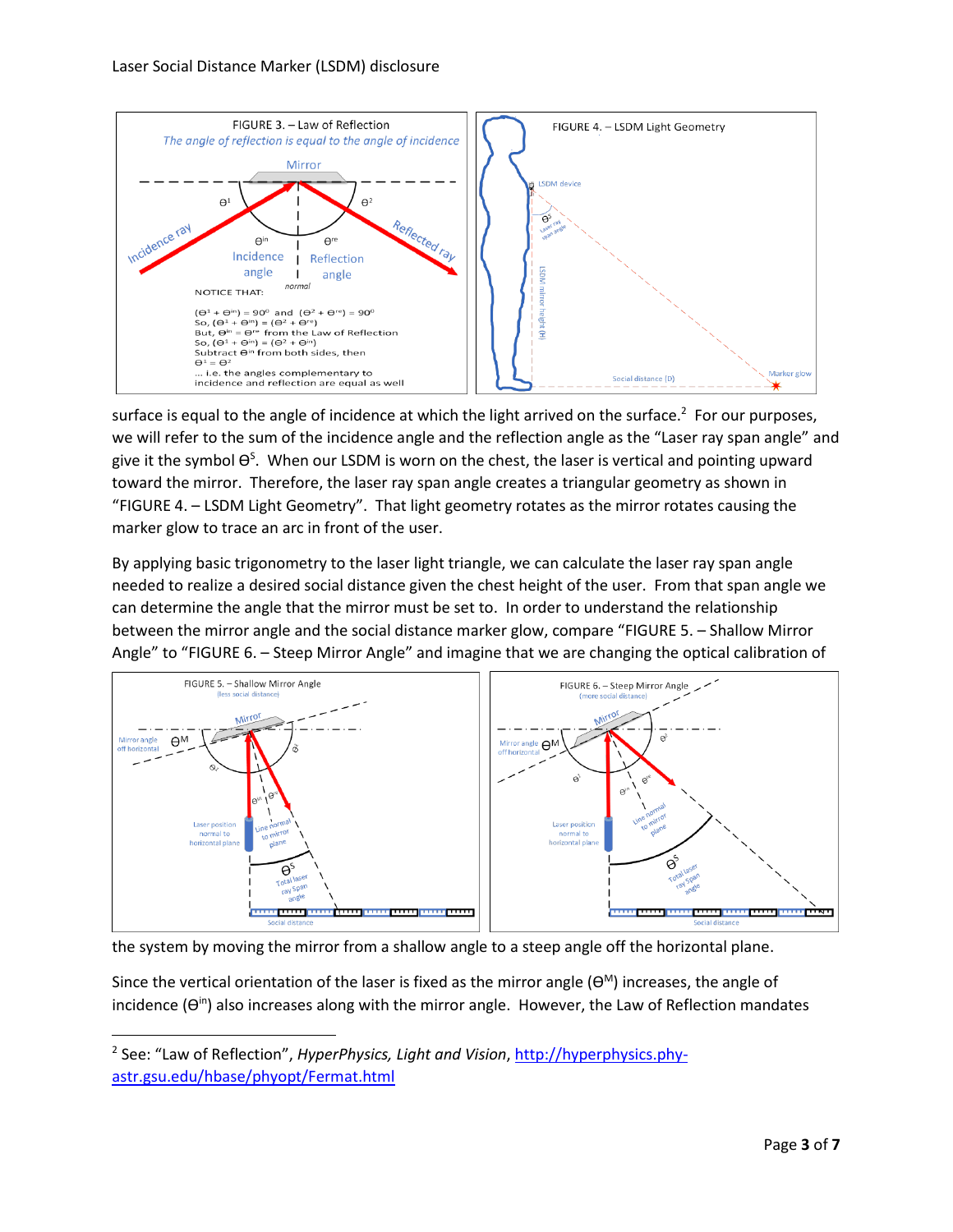that the angle of reflection ( $\Theta^{re}$ ) must increase in step with and equal to the angle of incidence ( $\Theta^{in}$ ). Since the span angle ( $\Theta^{\text{s}}$ ) is the sum of ( $\Theta^{\text{in}}$ ) and ( $\Theta^{\text{re}}$ ), the span angle increases by a factor of twice the mirror angle increase. Put another way:

- Suppose the mirror begins in a horizontal position such that  $\Theta^m = 0^0$ .
- Given that the laser is normal to the horizontal plane, the line normal to the mirror would then lie on top of the laser, and  $\theta^{in}$  would be  $0^0$  as well.
- For every degree that the mirror is tilted,  $\theta^m$  and  $\theta^m$  each increase as well by one degree.
- In other words,  $\Theta^m$  and  $\Theta^{\text{in}}$  are always equal.
- But  $\Theta^{in}$  and  $\Theta^{re}$  will always stay equal by the Law of Reflection.
- And since  $\Theta^s$  is the sum of  $\Theta^{\text{in}}$  and  $\Theta^{\text{re}}$ ,  $\Theta^s = 2(\Theta^{\text{in}})$ .
- So  $\Theta^s = 2(\Theta^m)$  because  $\Theta^m$  and  $\Theta^{\text{in}}$  are always equal.
- And  $\Theta^m = 1/2(\Theta^s)$ .

Comparing the lower portions of figures 5 and 6, notice that this relationship between the mirror angle and the span angle determines the horizontal length of social distance that will be marked off by the LSDM.

Referring again to the triangular light geometry of FIGURE 4, social distance (D) is the triangle leg opposite to span angle ( $\Theta^s$ ), and LSDM mirror height (H) is the triangle leg adjacent to span angle ( $\Theta^s$ ). Therefore, from trigonometry,  $(\Theta^{\text{S}})$  is the angle whose tangent is (D) divided by (H).

Eq. 1.  $\Theta^{s} = \tan^{-1}(D/H)$ 

Since we've already determined that the mirror angle is half the span angle,

Eq. 2.  $\theta^M = [\tan^{-1}(D/H)]/2$ 

If we assume a desired social distance of say six feet (72 inches), we can use Eq.2 to calculate the mirror calibration angle for virtually anybody assuming the user wears the LSDM on a lanyard at chest height and we know the chest height dimension.

Chest height is approximately 75% if total body height.<sup>3</sup> We can apply this approximation to a variety of body heights. Let's consider four examples. The average U.S. female is 63.6 inches in total height and the average U.S. male is 69 inches.<sup>4</sup> We can also take into consideration some extremes of human dimension, say seven and a half feet (90 inches) and three feet (36 inches). Applying these four height examples to the 75% chest height approximation and using Eq. 1 and Eq. 2, we can calculate the full range of mirror calibration angles needed to make the LSDM device practical. Results are presented below in Table 1. – Calculated Mirror Angles.

<sup>&</sup>lt;sup>3</sup> Ing. Jaroslav ILEČKO, "The simulation of human gait in Solid Works", Department of production systems and robotics, Faculty of Mechanical Engineering, Technical University of Košice, Slovakia, [http://www.rusnauka.com/31\\_PRNT\\_2008/Tecnic/36223.doc.htm](http://www.rusnauka.com/31_PRNT_2008/Tecnic/36223.doc.htm)

<sup>4</sup> U.S. CDC, "Measured average height, weight, and waist circumference for U.S. adults aged 20 and over", <https://www.cdc.gov/nchs/data/nhsr/nhsr122-508.pdf>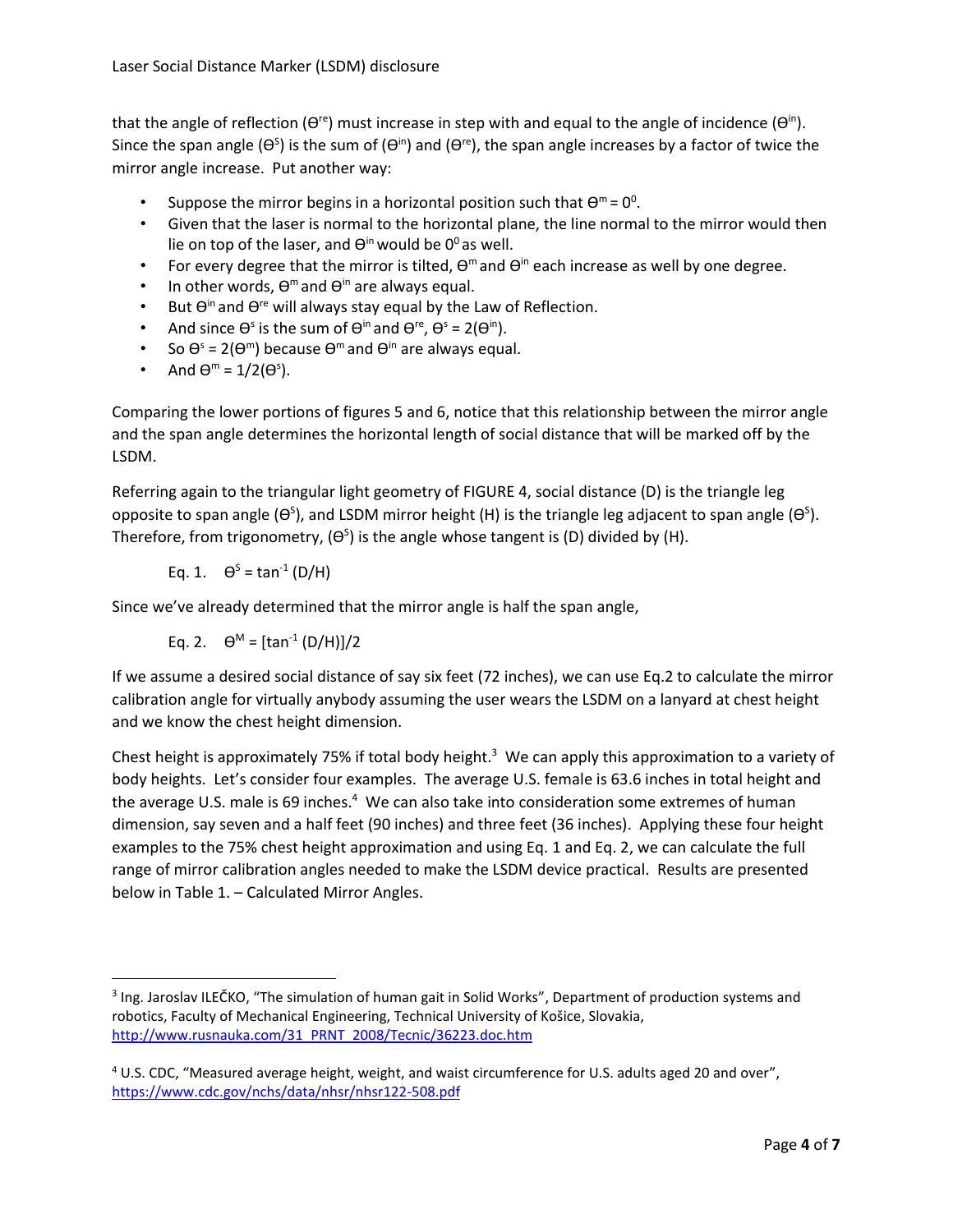| Person Type | Total  | Chest      | Social       | Span                          | Mirror             |
|-------------|--------|------------|--------------|-------------------------------|--------------------|
|             | Height | Height (H) | Distance (D) | Angle $(\Theta^{\mathsf{S}})$ | Angle $(\Theta^M)$ |
|             | Inches | Inches     | Inches       | Degrees                       | <b>Degrees</b>     |
| Very tall   | 90.0   | 67.5       | 72           | 46.8                          | 23.4               |
| Avg. male   | 69.0   | 51.8       | 72           | 54.4                          | 27.2               |
| Avg. female | 63.6   | 47.7       | 72           | 56.5                          | 28.3               |
| Very short  | 36.0   | 27.0       | 72           | 69.4                          | 34.7               |

| Table 1. - Calculated Mirror Angles |  |  |  |  |
|-------------------------------------|--|--|--|--|
|-------------------------------------|--|--|--|--|

It should be noted that, the LSDM may alternately be worn at belt level via a clip. The triangular light geometry remains the same though the height dimension (H) is smaller. The calculated mirror angles are greater. Belt level wearing has the advantage of the wearer's arms and hands not interfering with the light beam; however, it also has the disadvantage of less device stability due to increased motion of the waist in comparison to the chest.

# **LSDM Prototype:**

For proof of concept purposes, a rough prototype of the LSDM was fabricated from scrap items occupying the designer's garage shelves. These included a laser taken from a laser pointer, a DC motor taken from a touchless soap dispenser, a corner chip from a broken mirror, and a piece of plastic plumbing pipe. A commercial LSDM would need refinement in several ways as discussed below. "PICTURE 1. – LSDM Prototype" is a snapshot of the prototype device with component labels added. "PICTURE 2. – LSDM Switch On" shows what the device looks like when the laser is powered up and the mirror is rotating.

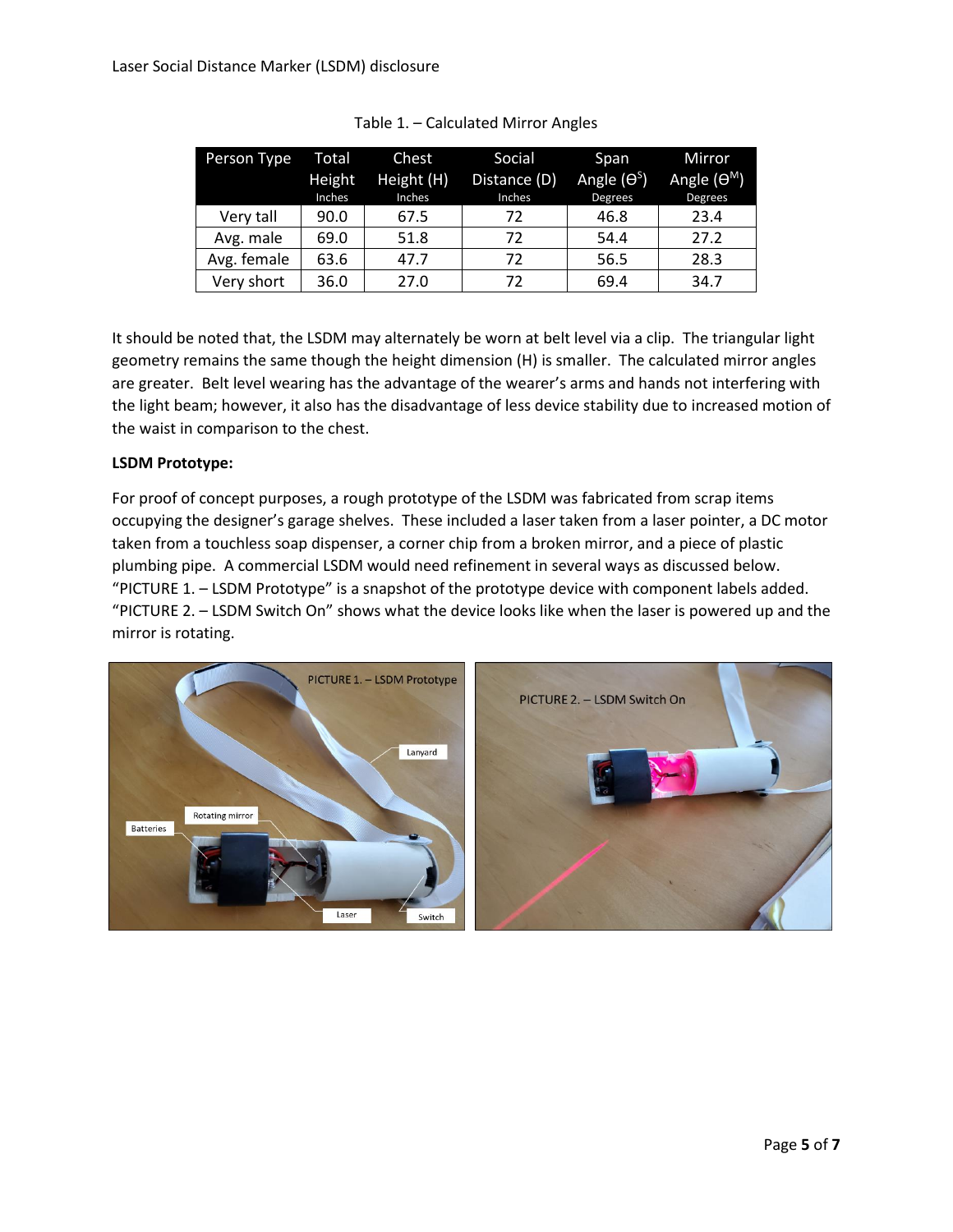"PICTURE 3. – LSDM Prototype Being Worn" shows the size of the device in its prototype embodiment. Note that the size was determined by the available DC motor. A much smaller motor can be used for the commercial version of the device since the load on it is minimal. The designer believes a refined commercial LSDM device would be roughly the size of a typical felt tip pen used for white board presentations.

"PICTURE 4. – Cannibalized Components" shows several of the major prototype components against a table grid background of 1-inch squares. Aside from giving a sense of the relative size of the components, the picture also shows how the mirror is mounted to the motor shaft via an adjustable friction ball clasp.





"PICTURE 5. – LSDM Marker Arc" shows what the marker arc looks like from the wearer's point of view. The arc precedes the wearer as he or she walks. In the case of the prototype, the outward radius of the arc is easily adjusted by switching off the device and applying a slight pressure to either edge of the mirror (top or bottom) depending on whether the goal is to increase or decrease the arc radius. The mirror is held to the motor shaft by the friction ball clasp (PICTURE 4.) which allows adjustment without the use of tools. Note that testing of the prototype revealed the laser arc washes out in bright light. Therefore, the device is limited to indoor use during the daytime and either indoor or outdoor at night. Whether day or night, indoors or out, any bright lighting conditions will make the arc difficult to see. This can be mitigated by sourcing a more powerful laser for the commercial version of the device.

## **Commercializing the LSDM:**

As communicated above, the goal of this disclosure is to encourage commercialization of the LSDM device by one or several companies. No fees or royalties are sought by the designer. From a design refinement perspective, commercialization will, at minimum, require: